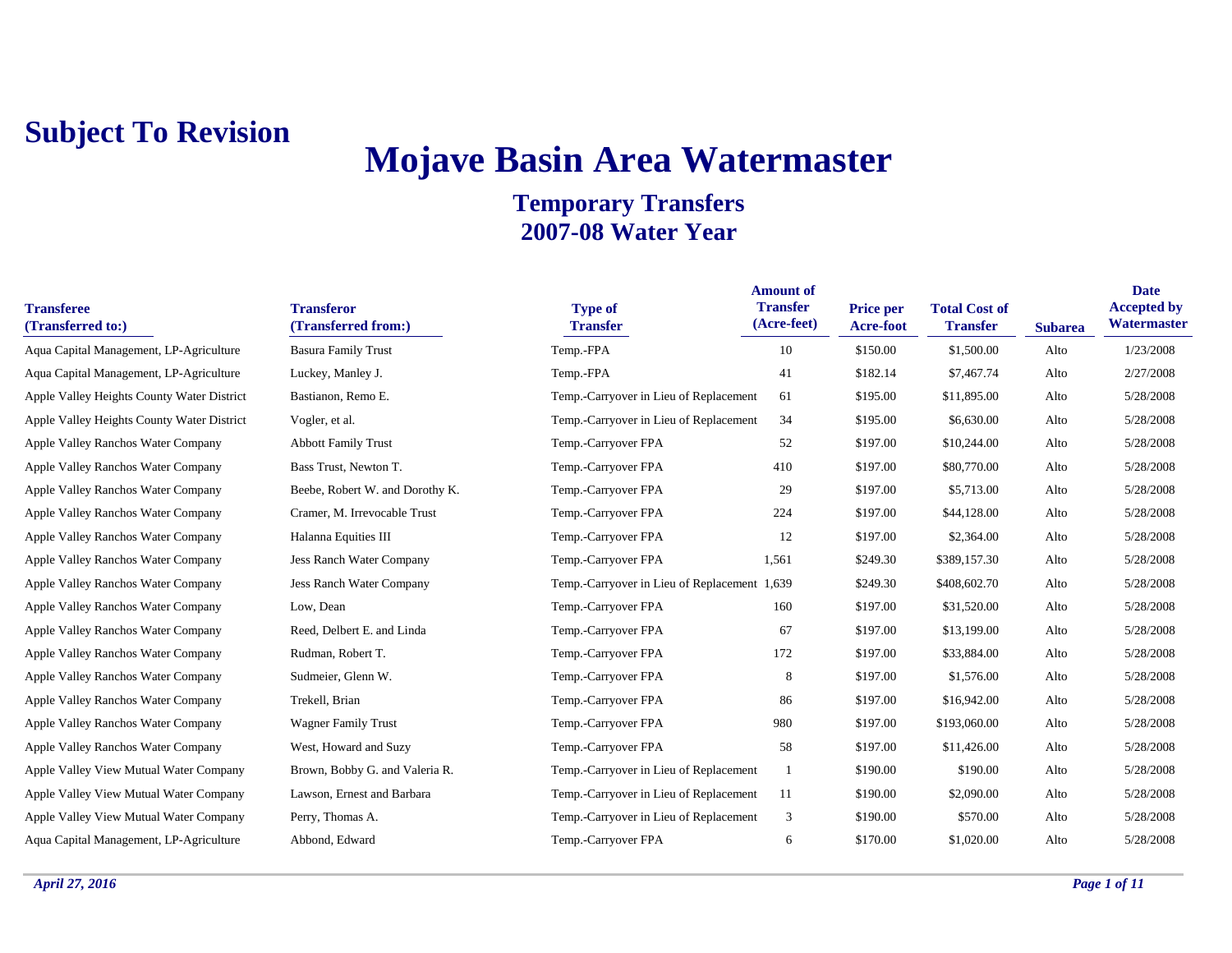# **Mojave Basin Area Watermaster**

| <b>Transferee</b><br>(Transferred to:)  | <b>Transferor</b><br>(Transferred from:)        | <b>Type of</b><br><b>Transfer</b>      | <b>Amount of</b><br><b>Transfer</b><br>(Acre-feet) | Price per<br><b>Acre-foot</b> | <b>Total Cost of</b><br><b>Transfer</b> | <b>Subarea</b> | <b>Date</b><br><b>Accepted by</b><br>Watermaster |
|-----------------------------------------|-------------------------------------------------|----------------------------------------|----------------------------------------------------|-------------------------------|-----------------------------------------|----------------|--------------------------------------------------|
| Aqua Capital Management, LP-Agriculture | Aqua Capital Management, LP-Agriculture         | Temp.-Carryover in Lieu of Replacement |                                                    | \$0.00                        | \$0.00                                  | Alto           | 5/28/2008                                        |
| Aqua Capital Management, LP-Agriculture | <b>Basura Family Trust</b>                      | Temp.-Carryover FPA                    | 17                                                 | \$185.00                      | \$3,145.00                              | Alto           | 5/28/2008                                        |
| Aqua Capital Management, LP-Agriculture | Bunnell, Dick                                   | Temp.-Carryover FPA                    | 18                                                 | \$200.00                      | \$3,600.00                              | Alto           | 5/28/2008                                        |
| Aqua Capital Management, LP-Agriculture | Dexter Family Trust                             | Temp.-Carryover FPA                    | 8                                                  | \$188.00                      | \$1,504.00                              | Alto           | 5/28/2008                                        |
| Aqua Capital Management, LP-Agriculture | Dora Land, Inc.                                 | Temp.-Carryover FPA                    | 11                                                 | \$180.00                      | \$1,980.00                              | Alto           | 5/28/2008                                        |
| Aqua Capital Management, LP-Agriculture | Elisabella, LLC                                 | Temp.-Carryover FPA                    | 45                                                 | \$170.00                      | \$7,650.00                              | Alto           | 5/28/2008                                        |
| Aqua Capital Management, LP-Agriculture | Fisher, Dolores                                 | Temp.-Carryover FPA                    | 35                                                 | \$200.00                      | \$7,000.00                              | Alto           | 5/28/2008                                        |
| Aqua Capital Management, LP-Agriculture | Harrison, Connie and Harold                     | Temp.-Carryover FPA                    | 20                                                 | \$199.00                      | \$3,980.00                              | Alto           | 5/28/2008                                        |
| Aqua Capital Management, LP-Agriculture | LHC Alligator, LLC                              | Temp.-Carryover FPA                    | 399                                                | \$150.00                      | \$59,850.00                             | Alto           | 5/28/2008                                        |
| Aqua Capital Management, LP-Agriculture | Rancho Las Flores, LLC                          | Temp.-Carryover FPA                    | 200                                                | \$200.00                      | \$40,000.00                             | Alto           | 5/28/2008                                        |
| Aqua Capital Management, LP-Agriculture | Rubendall Living Trust, Gerald L. and Judith A. | Temp.-Carryover FPA                    | $\overline{4}$                                     | \$200.00                      | \$800.00                                | Alto           | 5/28/2008                                        |
| Aqua Capital Management, LP-Agriculture | Sapp, Robert D. and Lee, Teresa J.              | Temp.-Carryover FPA                    | 20                                                 | \$170.00                      | \$3,400.00                              | Alto           | 5/28/2008                                        |
| Aqua Capital Management, LP-Industrial  | CalMat Company                                  | Temp.-FPA                              | 400                                                | \$150.00                      | \$60,000.00                             | Alto           | 5/28/2008                                        |
| Aqua Capital Management, LP-Industrial  | CalMat Company                                  | Temp.-FPA                              | 11                                                 | \$150.00                      | \$1,650.00                              | Alto           | 5/28/2008                                        |
| Beinschroth, A. J.                      | <b>Beinschroth Family Trust</b>                 | Temp.-Carryover in Lieu of Replacement | $\tau$                                             | \$0.00                        | \$0.00                                  | Alto           | 5/28/2008                                        |
| CalMat Company                          | Aqua Capital Management, LP-Agriculture         | Temp.-Carryover in Lieu of Replacement | 11                                                 | \$150.00                      | \$1,650.00                              | Alto           | 5/28/2008                                        |
| Cemex, Inc.                             | Hi-Grade Materials Company                      | Temp.-Carryover in Lieu of Replacement | 62                                                 | \$190.00                      | \$11,780.00                             | Alto           | 5/28/2008                                        |
| Golden State Water Company              | American States Water Company                   | Temp.-Carryover in Lieu of Replacement | 600                                                | \$190.00                      | \$114,000.00                            | Alto           | 5/28/2008                                        |
| Golden State Water Company              | CDFG - Mojave Narrows Regional Park             | Temp.-Carryover in Lieu of Replacement | 19                                                 | \$190.00                      | \$3,610.00                              | Alto           | 5/28/2008                                        |
| Golden State Water Company              | Trahan, et al.                                  | Temp.-Carryover in Lieu of Replacement | 28                                                 | \$190.00                      | \$5,320.00                              | Alto           | 5/28/2008                                        |
| Golden State Water Company              | Van Berg, Jack C.                               | Temp.-Carryover FPA                    | 107                                                | \$190.00                      | \$20,330.00                             | Alto           | 5/28/2008                                        |
| Golden State Water Company              | Van Berg, Jack C.                               | Temp.-Carryover in Lieu of Replacement | 145                                                | \$190.00                      | \$27,550.00                             | Alto           | 5/28/2008                                        |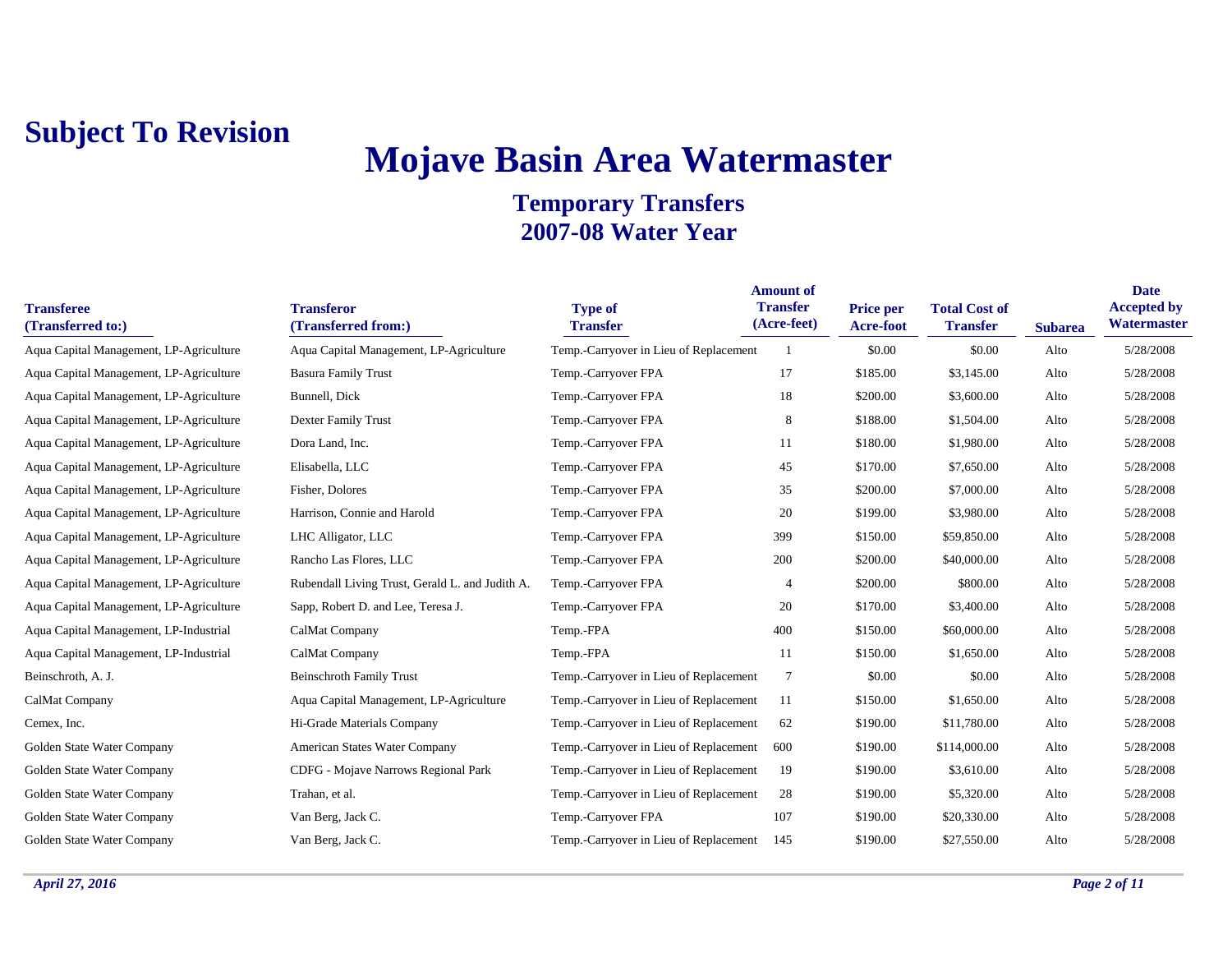# **Mojave Basin Area Watermaster**

| <b>Transferee</b><br>(Transferred to:) | <b>Transferor</b><br>(Transferred from:)    | <b>Type of</b><br><b>Transfer</b>            | <b>Amount of</b><br><b>Transfer</b><br>(Acre-feet) | Price per<br>Acre-foot | <b>Total Cost of</b><br><b>Transfer</b> | <b>Subarea</b> | <b>Date</b><br><b>Accepted by</b><br>Watermaster |
|----------------------------------------|---------------------------------------------|----------------------------------------------|----------------------------------------------------|------------------------|-----------------------------------------|----------------|--------------------------------------------------|
| Golden State Water Company             | Van Berg, Jack C.                           | Temp.-Carryover in Lieu of Replacement       |                                                    | \$190.00               | \$190.00                                | Alto           | 5/28/2008                                        |
| Hamilton, et al.                       | <b>Hamilton Family Trust</b>                | Temp.-Carryover in Lieu of Replacement       |                                                    | \$0.00                 | \$0.00                                  | Alto           | 5/28/2008                                        |
| Helendale Community Services District  | Aqua Capital Management, LP-Agriculture     | Temp.-Carryover FPA                          | 25                                                 | \$190.00               | \$4,750.00                              | Alto           | 5/28/2008                                        |
| Helendale Community Services District  | Bell, Thomas                                | Temp.-Carryover in Lieu of Replacement       | 35                                                 | \$190.00               | \$6,650.00                              | Alto           | 5/28/2008                                        |
| Helendale Community Services District  | Brown, Bobby G. and Valeria R.              | Temp.-Carryover FPA                          | 25                                                 | \$200.00               | \$5,000.00                              | Alto           | 5/28/2008                                        |
| Helendale Community Services District  | Fischer, Elmer G. and Beverly C.            | Temp.-Carryover in Lieu of Replacement       | 28                                                 | \$190.00               | \$5,320.00                              | Alto           | 5/28/2008                                        |
| Helendale Community Services District  | Fisher, Jerome                              | Temp.-Carryover FPA                          | 506                                                | \$200.00               | \$101,200.00                            | Alto           | 5/28/2008                                        |
| Helendale Community Services District  | Holway, C. Robert                           | Temp.-Carryover in Lieu of Replacement       | 23                                                 | \$190.00               | \$4,370.00                              | Alto           | 5/28/2008                                        |
| Helendale Community Services District  | Hrubik, Thomas A.                           | Temp.-Carryover in Lieu of Replacement       | 13                                                 | \$195.00               | \$2,535.00                              | Alto           | 5/28/2008                                        |
| Helendale Community Services District  | Johnson, Carlean                            | Temp.-Carryover FPA                          | 20                                                 | \$200.00               | \$4,000.00                              | Alto           | 5/28/2008                                        |
| Helendale Community Services District  | Lake Arrowhead Community Services District  | Temp.-Carryover in Lieu of Replacement       | 260                                                | \$195.00               | \$50,700.00                             | Alto           | 5/28/2008                                        |
| Helendale Community Services District  | Lake Arrowhead Community Services District  | Temp.-Carryover FPA                          | 266                                                | \$195.00               | \$51,870.00                             | Alto           | 5/28/2008                                        |
| Helendale Community Services District  | Lounsbury, J. Peter and Carolyn             | Temp.-Carryover in Lieu of Replacement       | 144                                                | \$190.00               | \$27,360.00                             | Alto           | 5/28/2008                                        |
| Helendale Community Services District  | Murphy, Bernard H.                          | Temp.-Carryover in Lieu of Replacement       | 2                                                  | \$190.00               | \$380.00                                | Alto           | 5/28/2008                                        |
| Helendale Community Services District  | Pearl, Alice                                | Temp.-Carryover in Lieu of Replacement       | 115                                                | \$190.00               | \$21,850.00                             | Alto           | 5/28/2008                                        |
| Helendale Community Services District  | Polich, Lee and Donna                       | Temp.-Carryover in Lieu of Replacement       | 45                                                 | \$190.00               | \$8,550.00                              | Alto           | 5/28/2008                                        |
| Helendale Community Services District  | Riverside Cement Company - Agriculture      | Temp.-Carryover in Lieu of Replacement       | 180                                                | \$190.00               | \$34,200.00                             | Alto           | 5/28/2008                                        |
| Helendale Community Services District  | Riverside Cement Company - Oro Grande Plant | Temp.-Carryover in Lieu of Replacement       | 108                                                | \$190.00               | \$20,520.00                             | Alto           | 5/28/2008                                        |
| Hesperia Water District                | McInnis, William S.                         | Temp.-Carryover in Lieu of Replacement       | 24                                                 | \$170.00               | \$4,080.00                              | Alto           | 5/28/2008                                        |
| Hesperia Water District                | Rancho Las Flores, LLC                      | Temp.-Carryover in Lieu of Replacement 4,376 |                                                    | \$195.00               | \$853,320.00                            | Alto           | 5/28/2008                                        |
| Hesperia Water District                | <b>Summit Valley Ranch</b>                  | Temp.-Carryover in Lieu of Replacement       | 310                                                | \$195.00               | \$60,450.00                             | Alto           | 5/28/2008                                        |
| Luckey, Manley J.                      | Aqua Capital Management, LP-Agriculture     | Temp.-Carryover in Lieu of Replacement       | 27                                                 | \$182.14               | \$4,917.78                              | Alto           | 5/28/2008                                        |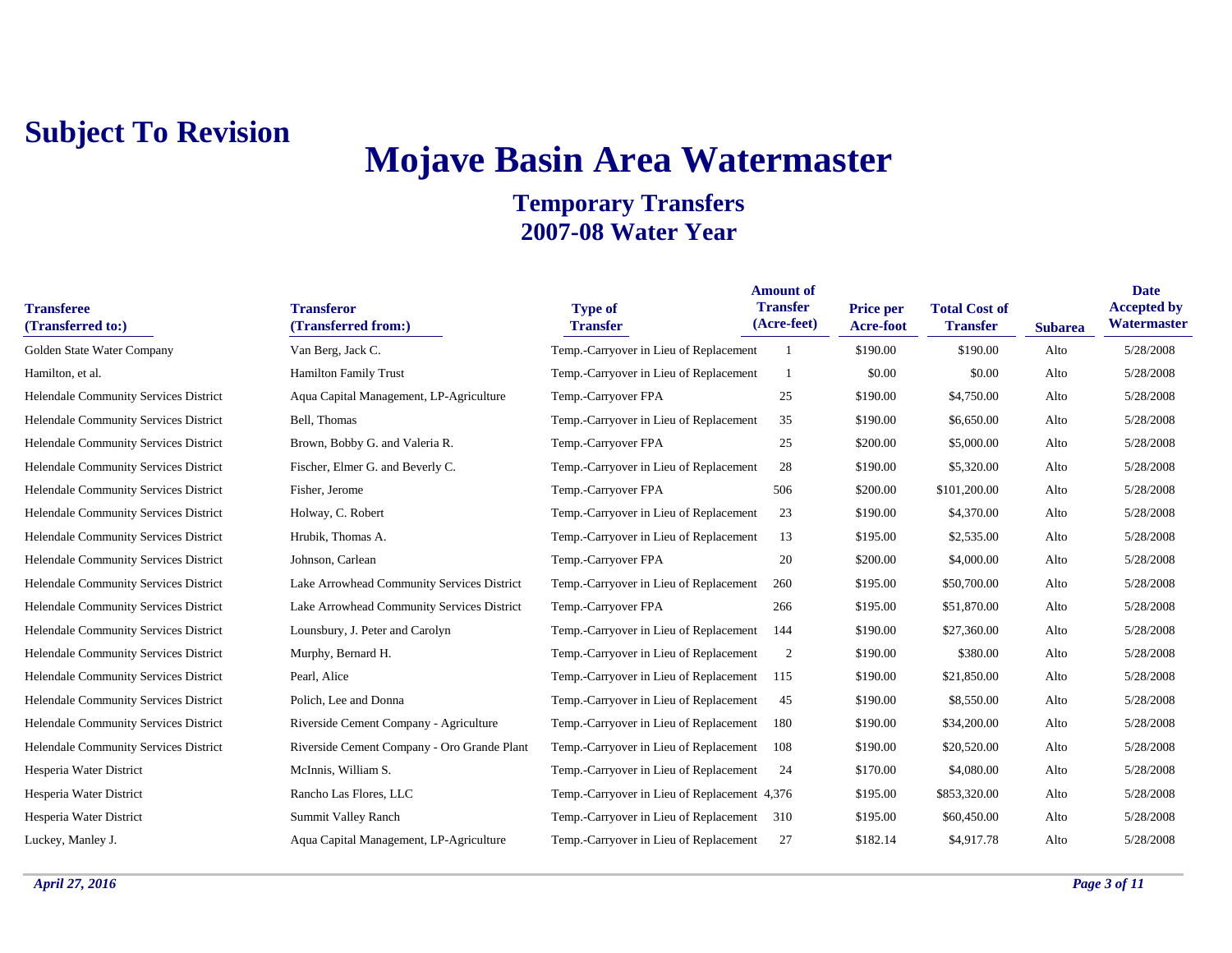# **Mojave Basin Area Watermaster**

| <b>Transferee</b><br>(Transferred to:)   | <b>Transferor</b><br>(Transferred from:)    | <b>Type of</b><br><b>Transfer</b>          | <b>Amount of</b><br><b>Transfer</b><br>(Acre-feet) | <b>Price per</b><br>Acre-foot | <b>Total Cost of</b><br><b>Transfer</b> | <b>Subarea</b> | <b>Date</b><br><b>Accepted by</b><br>Watermaster |
|------------------------------------------|---------------------------------------------|--------------------------------------------|----------------------------------------------------|-------------------------------|-----------------------------------------|----------------|--------------------------------------------------|
| San Bernardino County Service Area 64    | CDFG - Mojave Narrows Regional Park         | Temp.-Carryover in Lieu of Replacement 221 |                                                    | \$190.00                      | \$41,990.00                             | Alto           | 5/28/2008                                        |
| San Bernardino County Service Area 64    | San Bernardino County Service Area 42       | Temp.-Carryover in Lieu of Replacement     | 76                                                 | \$190.00                      | \$14,440.00                             | Alto           | 5/28/2008                                        |
| San Bernardino County Service Area 70J   | CDFG - Mojave Narrows Regional Park         | Temp.-Carryover in Lieu of Replacement     | 239                                                | \$190.00                      | \$45,410.00                             | Alto           | 5/28/2008                                        |
| San Bernardino County Service Area 70J   | San Bernardino County Service Area 42       | Temp.-Carryover in Lieu of Replacement     | 83                                                 | \$190.00                      | \$15,770.00                             | Alto           | 5/28/2008                                        |
| <b>Silver Lakes Association</b>          | Agcon, Inc.                                 | Temp.-Carryover in Lieu of Replacement     | 78                                                 | \$190.00                      | \$14,820.00                             | Alto           | 5/28/2008                                        |
| Spring Valley Lake Association           | Ades, John and Devon                        | Temp.-Carryover in Lieu of Replacement     | 26                                                 | \$197.00                      | \$5,122.00                              | Alto           | 5/28/2008                                        |
| Spring Valley Lake Association           | Brown, Jennifer                             | Temp.-Carryover in Lieu of Replacement     | 25                                                 | \$197.00                      | \$4,925.00                              | Alto           | 5/28/2008                                        |
| Spring Valley Lake Association           | Dowse, Philip                               | Temp.-Carryover in Lieu of Replacement     | 15                                                 | \$170.00                      | \$2,550.00                              | Alto           | 5/28/2008                                        |
| Spring Valley Lake Association           | Johnston, Harriet and Johnston, Lawrence W. | Temp.-Carryover in Lieu of Replacement     | 97                                                 | \$185.00                      | \$17,945.00                             | Alto           | 5/28/2008                                        |
| Spring Valley Lake Association           | Kemper Campbell Ranch                       | Temp.-Carryover in Lieu of Replacement     | 226                                                | \$198.00                      | \$44,748.00                             | Alto           | 5/28/2008                                        |
| Spring Valley Lake Association           | Nunn, Donald and Pearl                      | Temp.-Carryover in Lieu of Replacement     | 19                                                 | \$197.00                      | \$3,743.00                              | Alto           | 5/28/2008                                        |
| Spring Valley Lake Association           | Rancho Las Flores, LLC                      | Temp.-Carryover in Lieu of Replacement     | 200                                                | \$200.00                      | \$40,000.00                             | Alto           | 5/28/2008                                        |
| Spring Valley Lake Association           | Thrasher, Gary                              | Temp.-Carryover in Lieu of Replacement     | 200                                                | \$197.00                      | \$39,400.00                             | Alto           | 5/28/2008                                        |
| Spring Valley Lake Association           | Vogler, et al.                              | Temp.-Carryover in Lieu of Replacement     | 16                                                 | \$197.00                      | \$3,152.00                              | Alto           | 5/28/2008                                        |
| Spring Valley Lake Association           | <b>Wyatt Family Trust</b>                   | Temp.-Carryover in Lieu of Replacement     | 56                                                 | \$197.00                      | \$11,032.00                             | Alto           | 5/28/2008                                        |
| <b>Summers Family Trust</b>              | Frazier, et al                              | Temp.-Carryover in Lieu of Replacement     | 40                                                 | \$0.00                        | \$0.00                                  | Alto           | 5/28/2008                                        |
| <b>Summers Family Trust</b>              | <b>Hamilton Family Trust</b>                | Temp.-Carryover in Lieu of Replacement     | 15                                                 | \$190.00                      | \$2,850.00                              | Alto           | 5/28/2008                                        |
| Thunderbird County Water District        | <b>Beinschroth Family Trust</b>             | Temp.-Carryover in Lieu of Replacement     | 87                                                 | \$195.00                      | \$16,965.00                             | Alto           | 5/28/2008                                        |
| Victor Valley Community College District | <b>Beinschroth Family Trust</b>             | Temp.-Carryover in Lieu of Replacement     | 200                                                | \$195.00                      | \$39,000.00                             | Alto           | 5/28/2008                                        |
| Victorville Water District, ID#1         | Aqua Capital Management, LP-Agriculture     | Temp.-Carryover in Lieu of Replacement     | 436                                                | \$187.00                      | \$81,532.00                             | Alto           | 5/28/2008                                        |
| Apple Valley Ranchos Water Company       | Gulbranson, Merlin                          | Temp.-Carryover FPA                        | 4                                                  | \$197.00                      | \$788.00                                | Alto           | 7/23/2008                                        |
| Apple Valley Ranchos Water Company       | <b>Hamilton Family Trust</b>                | Temp.-Carryover FPA                        | 26                                                 | \$197.00                      | \$5,122.00                              | Alto           | 7/23/2008                                        |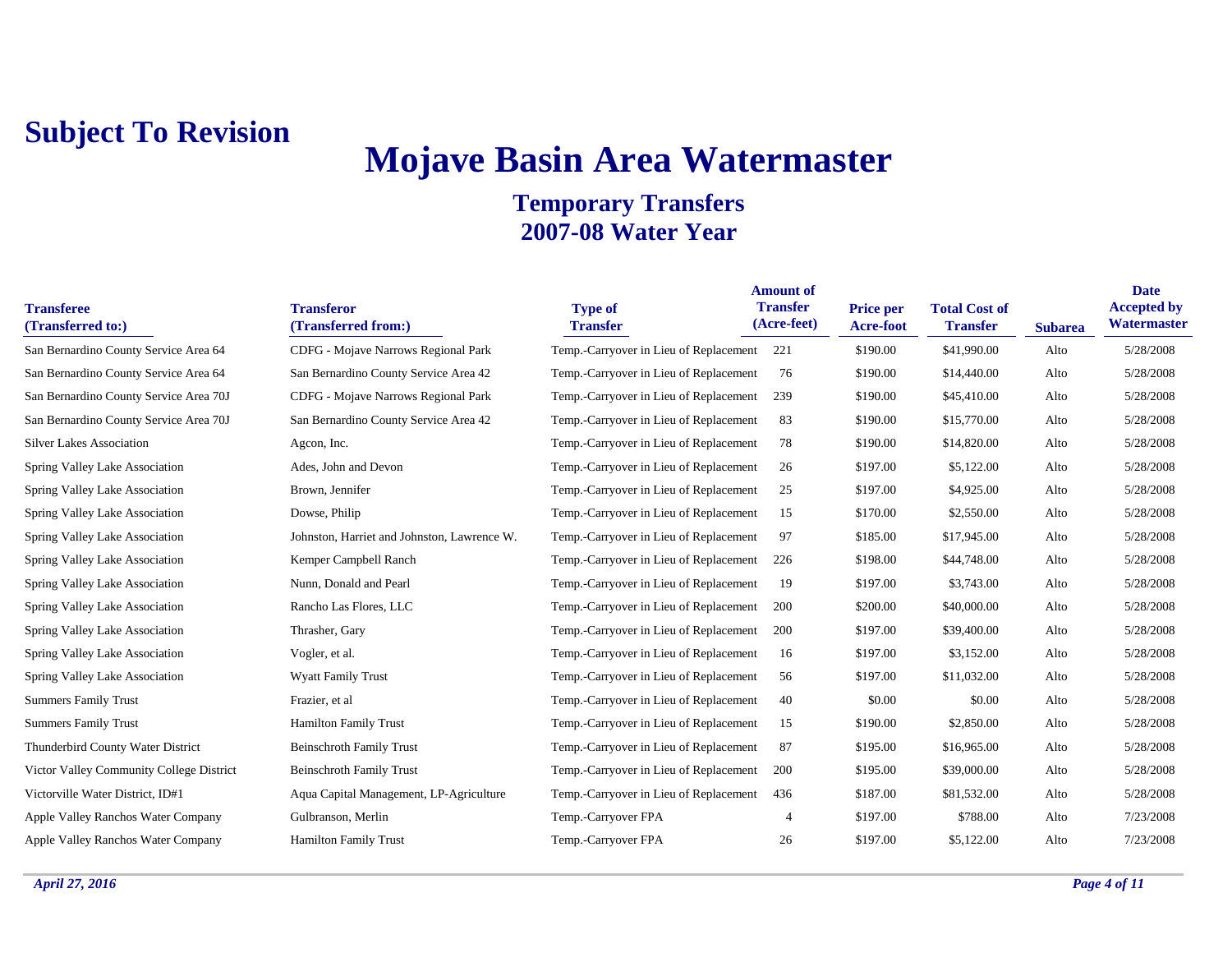# **Mojave Basin Area Watermaster**

| <b>Transferee</b><br>(Transferred to:)  | <b>Transferor</b><br>(Transferred from:)    | <b>Type of</b><br><b>Transfer</b> | <b>Amount of</b><br><b>Transfer</b><br>(Acre-feet) | Price per<br>Acre-foot | <b>Total Cost of</b><br><b>Transfer</b> | <b>Subarea</b> | <b>Date</b><br><b>Accepted by</b><br>Watermaster |
|-----------------------------------------|---------------------------------------------|-----------------------------------|----------------------------------------------------|------------------------|-----------------------------------------|----------------|--------------------------------------------------|
| Apple Valley Ranchos Water Company      | Storm, Randall                              | Temp.-Carryover FPA               | 49                                                 | \$197.00               | \$9,653.00                              | Alto           | 7/23/2008                                        |
| Aqua Capital Management, LP-Agriculture | Greenhouse Family Trust                     | Temp.-Carryover FPA               | 43                                                 | \$200.00               | \$8,600.00                              | Alto           | 7/23/2008                                        |
| Helendale Community Services District   | Thompson Living Trust, James A. and Sula B. | Temp.-Carryover FPA               | 327                                                | \$200.00               | \$65,400.00                             | Alto           | 7/23/2008                                        |
| Adelanto, City Of                       | Aqua Capital Management, LP-Agriculture     | Temp.-Carryover FPA               | 200                                                | \$225.00               | \$45,000.00                             | Alto           | 9/24/2008                                        |
| Apple Valley Ranchos Water Company      | Apple Valley, Town Of                       | Temp.-Carryover FPA               | 100                                                | \$197.00               | \$19,700.00                             | Alto           | 9/24/2008                                        |
| Apple Valley Ranchos Water Company      | Apple Valley, Town Of                       | Temp.-Carryover FPA               | 81                                                 | \$0.00                 | \$0.00                                  | Alto           | 9/24/2008                                        |
| Aqua Capital Management, LP-Agriculture | Abbond, Edward                              | Temp.-FPA                         | 6                                                  | \$225.00               | \$1,350.00                              | Alto           | 9/24/2008                                        |
| Aqua Capital Management, LP-Agriculture | <b>Basura Family Trust</b>                  | Temp.-Carryover FPA               | 2                                                  | \$225.00               | \$450.00                                | Alto           | 9/24/2008                                        |
| Aqua Capital Management, LP-Agriculture | Dolch, Robert and Judy                      | Temp.-Carryover FPA               | 80                                                 | \$225.00               | \$18,000.00                             | Alto           | 9/24/2008                                        |
| Aqua Capital Management, LP-Agriculture | Greenhouse Family Trust                     | Temp.-FPA                         | 10                                                 | \$190.00               | \$1,900.00                              | Alto           | 9/24/2008                                        |
| Aqua Capital Management, LP-Agriculture | Petelski, Richard A.                        | Temp.-Carryover FPA               | 9                                                  | \$225.00               | \$2,025.00                              | Alto           | 9/24/2008                                        |
| Aqua Capital Management, LP-Agriculture | Petelski, Richard A.                        | Temp.-FPA                         | 9                                                  | \$225.00               | \$2,025.00                              | Alto           | 9/24/2008                                        |
| Aqua Capital Management, LP-Agriculture | Rim Properties, A General Partnership       | Temp.-Carryover FPA               | 8                                                  | \$200.00               | \$1,600.00                              | Alto           | 9/24/2008                                        |
| Helendale Community Services District   | Hainje, Kenneth Edward                      | Temp.-Carryover FPA               |                                                    | \$225.00               | \$225.00                                | Alto           | 9/24/2008                                        |
| Helendale Community Services District   | Hainje, Kenneth Edward                      | Temp.-FPA                         | 3                                                  | \$225.00               | \$675.00                                | Alto           | 9/24/2008                                        |
| Helendale Community Services District   | Johnson, Carlean                            | Temp.-FPA                         | 20                                                 | \$225.00               | \$4,500.00                              | Alto           | 9/24/2008                                        |
| Helendale Community Services District   | Johnson, Ronald                             | Temp.-Carryover FPA               | 25                                                 | \$225.00               | \$5,625.00                              | Alto           | 9/24/2008                                        |
| Spring Valley Lake Association          | Thrasher, Gary                              | Temp.-Carryover FPA               | 27                                                 | \$230.00               | \$6,210.00                              | Alto           | 9/24/2008                                        |
| Victorville Water District, ID#1        | Aqua Capital Management, LP-Agriculture     | Temp.-Carryover FPA               | 225                                                | \$225.00               | \$50,625.00                             | Alto           | 9/24/2008                                        |
|                                         |                                             | Alto Subtotal (107)               | 17,937                                             |                        | \$3,619,827.52                          |                |                                                  |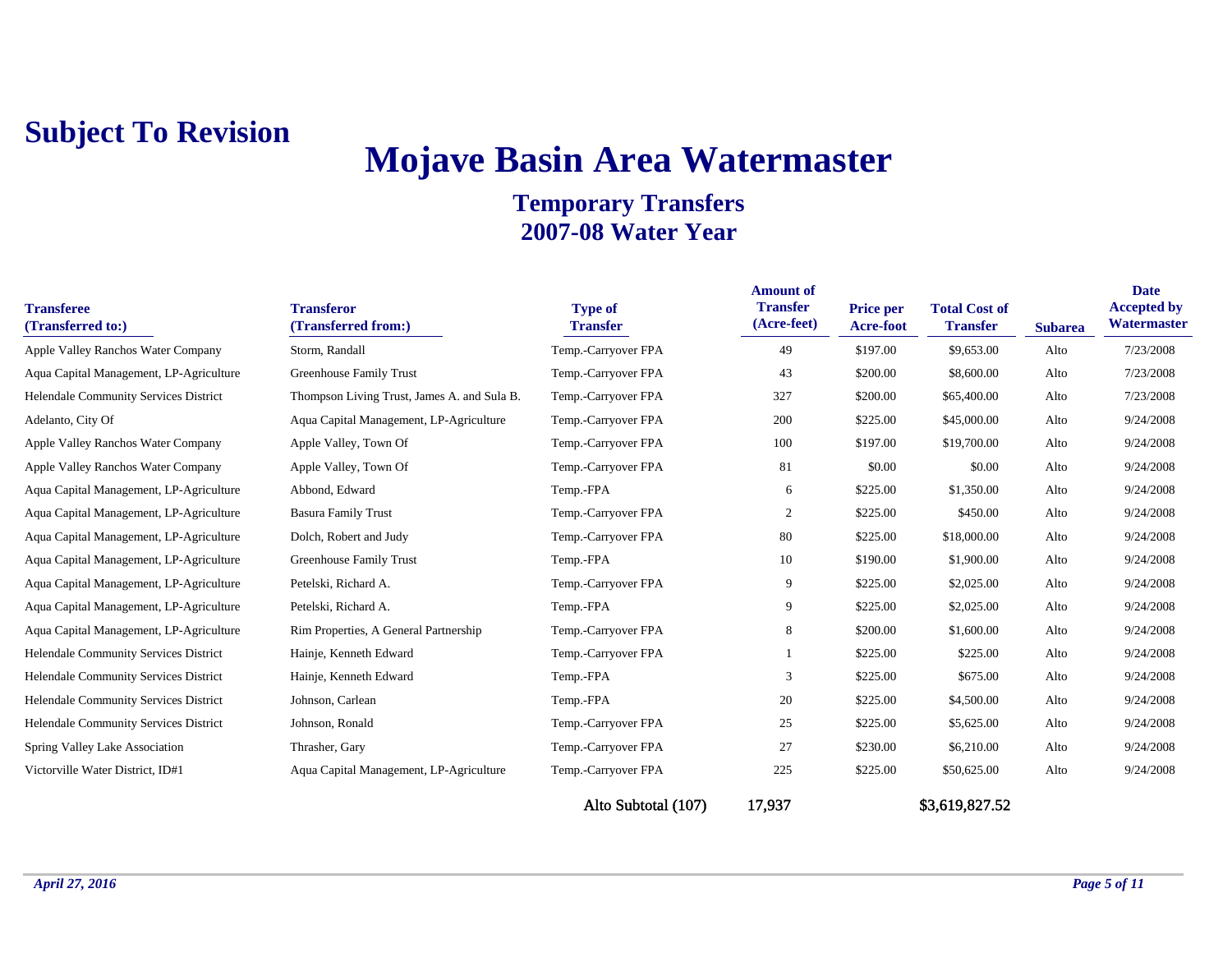# **Mojave Basin Area Watermaster**

| <b>Transferee</b><br>(Transferred to:)    | <b>Transferor</b><br>(Transferred from:) | <b>Type of</b><br><b>Transfer</b>      | <b>Amount of</b><br><b>Transfer</b><br>(Acre-feet) | <b>Price per</b><br><b>Acre-foot</b> | <b>Total Cost of</b><br><b>Transfer</b> | <b>Subarea</b> | <b>Date</b><br><b>Accepted by</b><br>Watermaster |
|-------------------------------------------|------------------------------------------|----------------------------------------|----------------------------------------------------|--------------------------------------|-----------------------------------------|----------------|--------------------------------------------------|
| Cheyenne Lake, Inc.                       | Western Horizon Associates, Inc.         | Temp.-Carryover in Lieu of Replacement | 158                                                | \$25.00                              | \$3,950.00                              | Baja           | 5/28/2008                                        |
| Lake Jodie Property Owners Association    | Aqua Capital Management, LP              | Temp.-Carryover FPA                    | 136                                                | \$20.00                              | \$2,720.00                              | Baja           | 5/28/2008                                        |
| Lake Jodie Property Owners Association    | Aqua Capital Management, LP              | Temp.-Carryover in Lieu of Replacement | 64                                                 | \$20.00                              | \$1,280.00                              | Baja           | 5/28/2008                                        |
| Lake Wainani Owners Association           | Western Horizon Associates, Inc.         | Temp.-Carryover in Lieu of Replacement | 36                                                 | \$25.00                              | \$900.00                                | Baja           | 5/28/2008                                        |
| Lake Wainani Owners Association           | Western Horizon Associates, Inc.         | Temp.-Carryover FPA                    | 114                                                | \$25.00                              | \$2,850.00                              | Baja           | 5/28/2008                                        |
| O. F. D. L., Inc.                         | Western Horizon Associates, Inc.         | Temp.-Carryover in Lieu of Replacement | 62                                                 | \$25.00                              | \$1,550.00                              | Baja           | 5/28/2008                                        |
| Sundown Lakes, Inc.                       | Western Horizon Associates, Inc.         | Temp.-Carryover in Lieu of Replacement | 84                                                 | \$25.00                              | \$2,100.00                              | Baja           | 5/28/2008                                        |
| Triple H Partnership                      | Western Horizon Associates, Inc.         | Temp.-FPA                              | 100                                                | \$25.00                              | \$2,500.00                              | Baja           | 5/28/2008                                        |
| Wet Set, Inc.                             | Smith, William E. and Patricia A.        | Temp.-Carryover in Lieu of Replacement | 10                                                 | \$42.50                              | \$425.00                                | Baja           | 5/28/2008                                        |
| Wet Set, Inc.                             | Western Horizon Associates, Inc.         | Temp.-Carryover in Lieu of Replacement | 35                                                 | \$25.00                              | \$875.00                                | Baja           | 5/28/2008                                        |
| WLSR, Inc.                                | Western Horizon Associates, Inc.         | Temp.-Carryover in Lieu of Replacement | 8                                                  | \$25.00                              | \$200.00                                | Baja           | 5/28/2008                                        |
| Crystal Lakes Property Owners Association | Kasner Family Limited Partnership        | Temp.-Carryover FPA                    | 200                                                | \$45.00                              | \$9,000.00                              | Baja           | 9/24/2008                                        |
| Kim, Joon Ho and Mal Boon Revocable Trust | Western Horizon Associates, Inc.         | Temp.-FPA                              | 200                                                | \$25.00                              | \$5,000.00                              | Baja           | 9/24/2008                                        |
| Sunray Energy, Inc.                       | Reliant Energy Coolwater L.L.C.          | Temp.-FPA                              | 227                                                | \$0.00                               | \$0.00                                  | Baja           | 9/24/2008                                        |
|                                           |                                          | Baja Subtotal (14)                     | 1,434                                              |                                      | \$33,350.00                             |                |                                                  |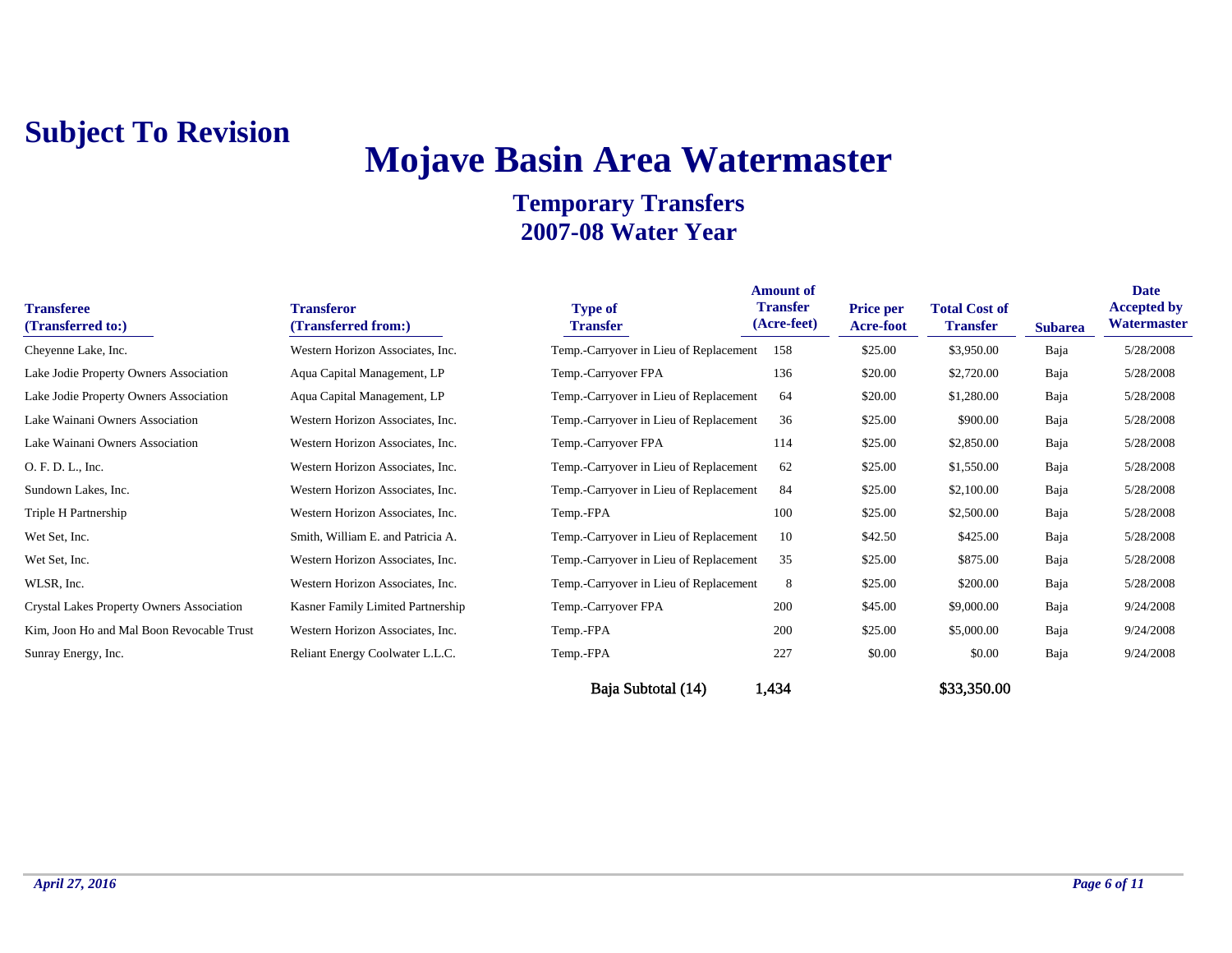# **Mojave Basin Area Watermaster**

| <b>Transferee</b><br>(Transferred to:)      | <b>Transferor</b><br>(Transferred from:)   | <b>Type of</b><br><b>Transfer</b> | <b>Amount of</b><br><b>Transfer</b><br>(Acre-feet) | <b>Price per</b><br>Acre-foot | <b>Total Cost of</b><br><b>Transfer</b> | <b>Subarea</b> | <b>Date</b><br><b>Accepted by</b><br>Watermaster |
|---------------------------------------------|--------------------------------------------|-----------------------------------|----------------------------------------------------|-------------------------------|-----------------------------------------|----------------|--------------------------------------------------|
| Adelanto, City Of/George A F B - Combined   | Adelanto, City Of                          | Temp.-Carryover in Lieu of Makeup | 397                                                | \$0.00                        | \$0.00                                  | C/A            | 5/28/2008                                        |
| Agcon, Inc.                                 | Yang, Young Mo                             | Temp.-Carryover in Lieu of Makeup | 15                                                 | \$70.00                       | \$1,050.00                              | C/A            | 5/28/2008                                        |
| Apple Valley Country Club                   | Yang, Young Mo                             | Temp.-Carryover in Lieu of Makeup | 37                                                 | \$70.00                       | \$2,590.00                              | C/A            | 5/28/2008                                        |
| Apple Valley Foothill County Water District | Apple Valley Heights County Water District | Temp.-Carryover in Lieu of Makeup | 10                                                 | \$60.00                       | \$600.00                                | C/A            | 5/28/2008                                        |
| Apple Valley Heights County Water District  | Apple Valley Heights County Water District | Temp.-FPA in Lieu of Makeup       | 7                                                  | \$0.00                        | \$0.00                                  | C/A            | 5/28/2008                                        |
| Apple Valley Ranchos Water Company          | Hill, Melvin                               | Temp.-Carryover in Lieu of Makeup | 1,363                                              | \$100.00                      | \$136,300.00                            | C/A            | 5/28/2008                                        |
| Apple Valley View Mutual Water Company      | Apple Valley Heights County Water District | Temp.-FPA in Lieu of Makeup       | 3                                                  | \$60.00                       | \$180.00                                | C/A            | 5/28/2008                                        |
| Apple Valley, Town Of                       | Aqua Capital Management, LP                | Temp.-FPA in Lieu of Makeup       | $\overline{4}$                                     | \$85.00                       | \$340.00                                | C/A            | 5/28/2008                                        |
| <b>Beinschroth Family Trust</b>             | Yang, Young Mo                             | Temp.-Carryover in Lieu of Makeup | 27                                                 | \$55.00                       | \$1,485.00                              | C/A            | 5/28/2008                                        |
| Beinschroth, A. J.                          | Yang, Young Mo                             | Temp.-Carryover in Lieu of Makeup | 8                                                  | \$55.00                       | \$440.00                                | C/A            | 5/28/2008                                        |
| CDFG - Mojave Narrows Regional Park         | Golden State Water Company                 | Temp.-Carryover in Lieu of Makeup | 73                                                 | \$50.00                       | \$3,650.00                              | C/A            | 5/28/2008                                        |
| Cemex, Inc.                                 | Hanify, Michael D., dba - White Bear Ranch | Temp.-Carryover in Lieu of Makeup | 84                                                 | \$70.00                       | \$5,880.00                              | C/A            | 5/28/2008                                        |
| Golden State Water Company                  | Golden State Water Company                 | Temp.-Carryover in Lieu of Makeup | 53                                                 | \$50.00                       | \$2,650.00                              | C/A            | 5/28/2008                                        |
| <b>Hamilton Family Trust</b>                | Apple Valley Heights County Water District | Temp.-Carryover in Lieu of Makeup | 5                                                  | \$60.00                       | \$300.00                                | C/A            | 5/28/2008                                        |
| Helendale Community Services District       | Aqua Capital Management, LP                | Temp.-FPA in Lieu of Makeup       | 25                                                 | \$90.00                       | \$2,250.00                              | C/A            | 5/28/2008                                        |
| Helendale Community Services District       | Helendale Community Services District      | Temp.-Carryover in Lieu of Makeup | 124                                                | \$0.00                        | \$0.00                                  | C/A            | 5/28/2008                                        |
| Hesperia Golf and Country Club              | Yang, Young Mo                             | Temp.-Carryover in Lieu of Makeup | 38                                                 | \$55.00                       | \$2,090.00                              | C/A            | 5/28/2008                                        |
| Hesperia Water District                     | Aqua Capital Management, LP                | Temp.-FPA in Lieu of Makeup       | 145                                                | \$90.00                       | \$13,050.00                             | C/A            | 5/28/2008                                        |
| Hesperia Water District                     | Contratto, Ersula                          | Temp.-Carryover in Lieu of Makeup | 133                                                | \$85.00                       | \$11,305.00                             | C/A            | 5/28/2008                                        |
| Hesperia Water District                     | Jordan Family Trust                        | Temp.-Carryover in Lieu of Makeup | 328                                                | \$90.00                       | \$29,520.00                             | C/A            | 5/28/2008                                        |
| Hesperia Water District                     | Kim, Jin S. and Hyun H.                    | Temp.-Carryover in Lieu of Makeup | 152                                                | \$85.00                       | \$12,920.00                             | C/A            | 5/28/2008                                        |
| Hi-Grade Materials Company                  | Yang, Young Mo                             | Temp.-Carryover in Lieu of Makeup | 3                                                  | \$70.00                       | \$210.00                                | C/A            | 5/28/2008                                        |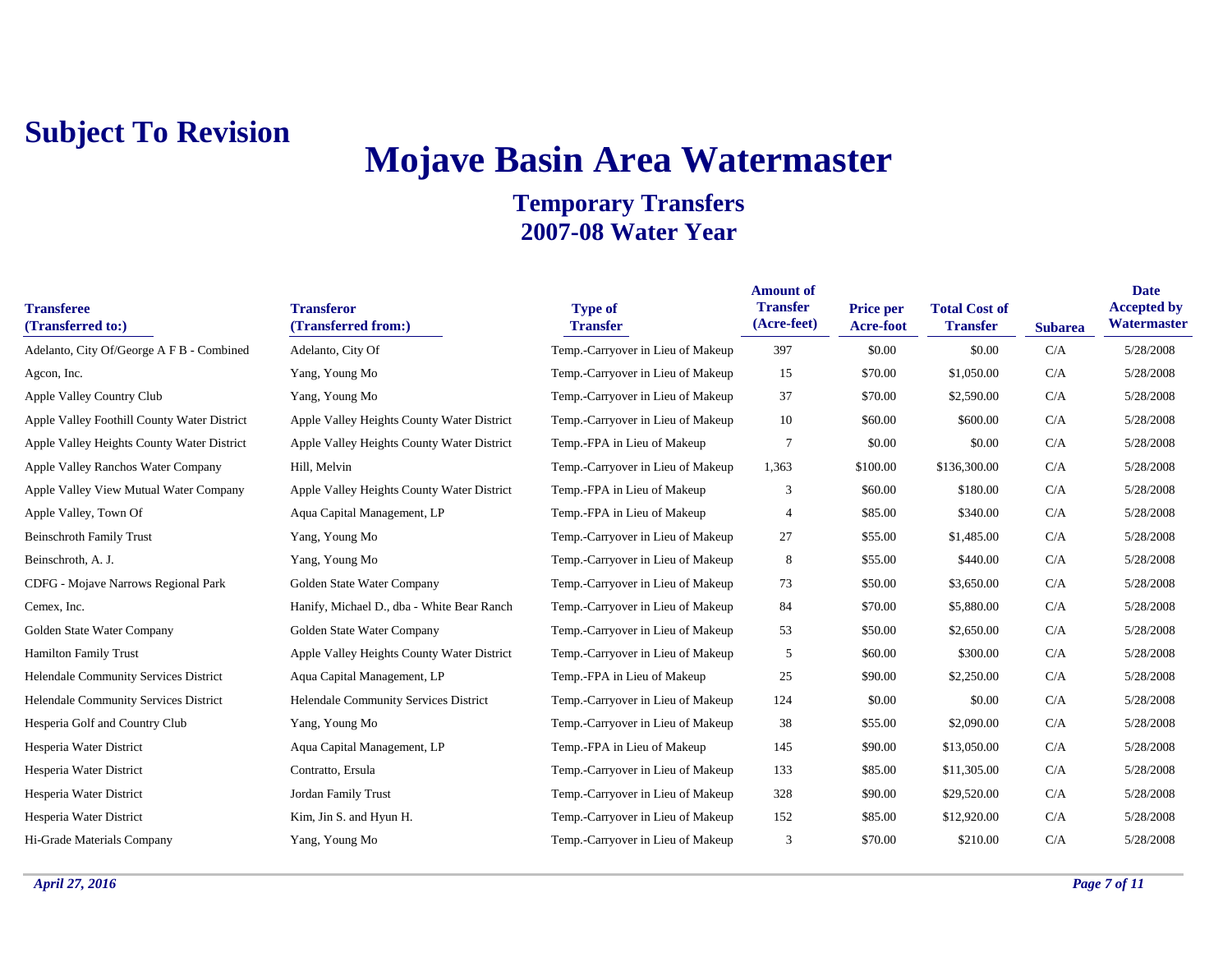# **Mojave Basin Area Watermaster**

| <b>Transferee</b><br>(Transferred to:)      | <b>Transferor</b><br>(Transferred from:)   | <b>Type of</b><br><b>Transfer</b> | <b>Amount of</b><br><b>Transfer</b><br>(Acre-feet) | <b>Price per</b><br><b>Acre-foot</b> | <b>Total Cost of</b><br><b>Transfer</b> | <b>Subarea</b> | <b>Date</b><br><b>Accepted by</b><br>Watermaster |
|---------------------------------------------|--------------------------------------------|-----------------------------------|----------------------------------------------------|--------------------------------------|-----------------------------------------|----------------|--------------------------------------------------|
| <b>Jess Ranch Water Company</b>             | Hill, Melvin                               | Temp.-Carryover in Lieu of Makeup | 108                                                | \$100.00                             | \$10,800.00                             | C/A            | 5/28/2008                                        |
| Johnson, Carlean                            | Apple Valley Heights County Water District | Temp.-FPA in Lieu of Makeup       | 4                                                  | \$60.00                              | \$240.00                                | C/A            | 5/28/2008                                        |
| Kemper Campbell Ranch                       | Yang, Young Mo                             | Temp.-Carryover in Lieu of Makeup | 15                                                 | \$70.00                              | \$1,050.00                              | C/A            | 5/28/2008                                        |
| Luckey, Manley J.                           | Aqua Capital Management, LP                | Temp.-FPA in Lieu of Makeup       | 30                                                 | \$85.00                              | \$2,550.00                              | C/A            | 5/28/2008                                        |
| Mariana Ranchos County Water District       | Smith, Robert A.                           | Temp.-Carryover in Lieu of Makeup | 14                                                 | \$85.00                              | \$1,190.00                              | C/A            | 5/28/2008                                        |
| Navajo Mutual Water Company                 | Smith, Robert A.                           | Temp.-Carryover in Lieu of Makeup | 6                                                  | \$85.00                              | \$510.00                                | C/A            | 5/28/2008                                        |
| Nunn, Donald and Pearl                      | Yang, Young Mo                             | Temp.-Carryover in Lieu of Makeup |                                                    | \$75.00                              | \$75.00                                 | C/A            | 5/28/2008                                        |
| Rancheritos Mutual Water Company            | Aqua Capital Management, LP                | Temp.-Carryover in Lieu of Makeup | 12                                                 | \$85.00                              | \$1,020.00                              | C/A            | 5/28/2008                                        |
| Riverside Cement Company - Agriculture      | Yang, Young Mo                             | Temp.-Carryover in Lieu of Makeup | 32                                                 | \$60.00                              | \$1,920.00                              | C/A            | 5/28/2008                                        |
| Riverside Cement Company - Oro Grande Plant | Atchison, Topeka, Santa Fe Railway Company | Temp.-Carryover in Lieu of Makeup | 92                                                 | \$60.00                              | \$5,520.00                              | C/A            | 5/28/2008                                        |
| Riverside Cement Company - Oro Grande Plant | Dorrance, David W. and Tamela L.           | Temp.-Carryover in Lieu of Makeup | 15                                                 | \$60.00                              | \$900.00                                | C/A            | 5/28/2008                                        |
| Riverside Cement Company - Oro Grande Plant | Frates, D. Cole                            | Temp.-Carryover in Lieu of Makeup | 11                                                 | \$60.00                              | \$660.00                                | C/A            | 5/28/2008                                        |
| Riverside Cement Company - Oro Grande Plant | Werner, Andrew J.                          | Temp.-Carryover in Lieu of Makeup | 15                                                 | \$60.00                              | \$900.00                                | C/A            | 5/28/2008                                        |
| San Bernardino County Service Area 42       | <b>Brommer Family Trust</b>                | Temp.-Carryover in Lieu of Makeup | 12                                                 | \$55.00                              | \$660.00                                | C/A            | 5/28/2008                                        |
| San Bernardino County Service Area 64       | <b>Brommer Family Trust</b>                | Temp.-Carryover in Lieu of Makeup | 214                                                | \$55.00                              | \$11,770.00                             | C/A            | 5/28/2008                                        |
| San Bernardino County Service Area 70J      | <b>Brommer Family Trust</b>                | Temp.-Carryover in Lieu of Makeup | 57                                                 | \$55.00                              | \$3,135.00                              | C/A            | 5/28/2008                                        |
| San Bernardino County Service Area 70L      | Hanify, Michael D., dba - White Bear Ranch | Temp.-Carryover in Lieu of Makeup | 20                                                 | \$55.00                              | \$1,100.00                              | C/A            | 5/28/2008                                        |
| Sapp, Robert D. and Lee, Teresa J.          | Aqua Capital Management, LP                | Temp.-Carryover in Lieu of Makeup | $\overline{c}$                                     | \$70.00                              | \$140.00                                | C/A            | 5/28/2008                                        |
| <b>Service Rock Products Corporation</b>    | Aqua Capital Management, LP                | Temp.-Carryover in Lieu of Makeup | $\overline{2}$                                     | \$90.00                              | \$180.00                                | C/A            | 5/28/2008                                        |
| <b>Silver Lakes Association</b>             | Pacific Gas and Electric                   | Temp.-Carryover in Lieu of Makeup | 333                                                | \$45.00                              | \$14,985.00                             | C/A            | 5/28/2008                                        |
| Simmons, Jack H. and Ethun, Claudia         | Apple Valley Heights County Water District | Temp.-Carryover in Lieu of Makeup | 9                                                  | \$60.00                              | \$540.00                                | C/A            | 5/28/2008                                        |
| Spring Valley Lake Association              | Pacific Gas and Electric                   | Temp.-Carryover in Lieu of Makeup | 119                                                | \$50.00                              | \$5,950.00                              | C/A            | 5/28/2008                                        |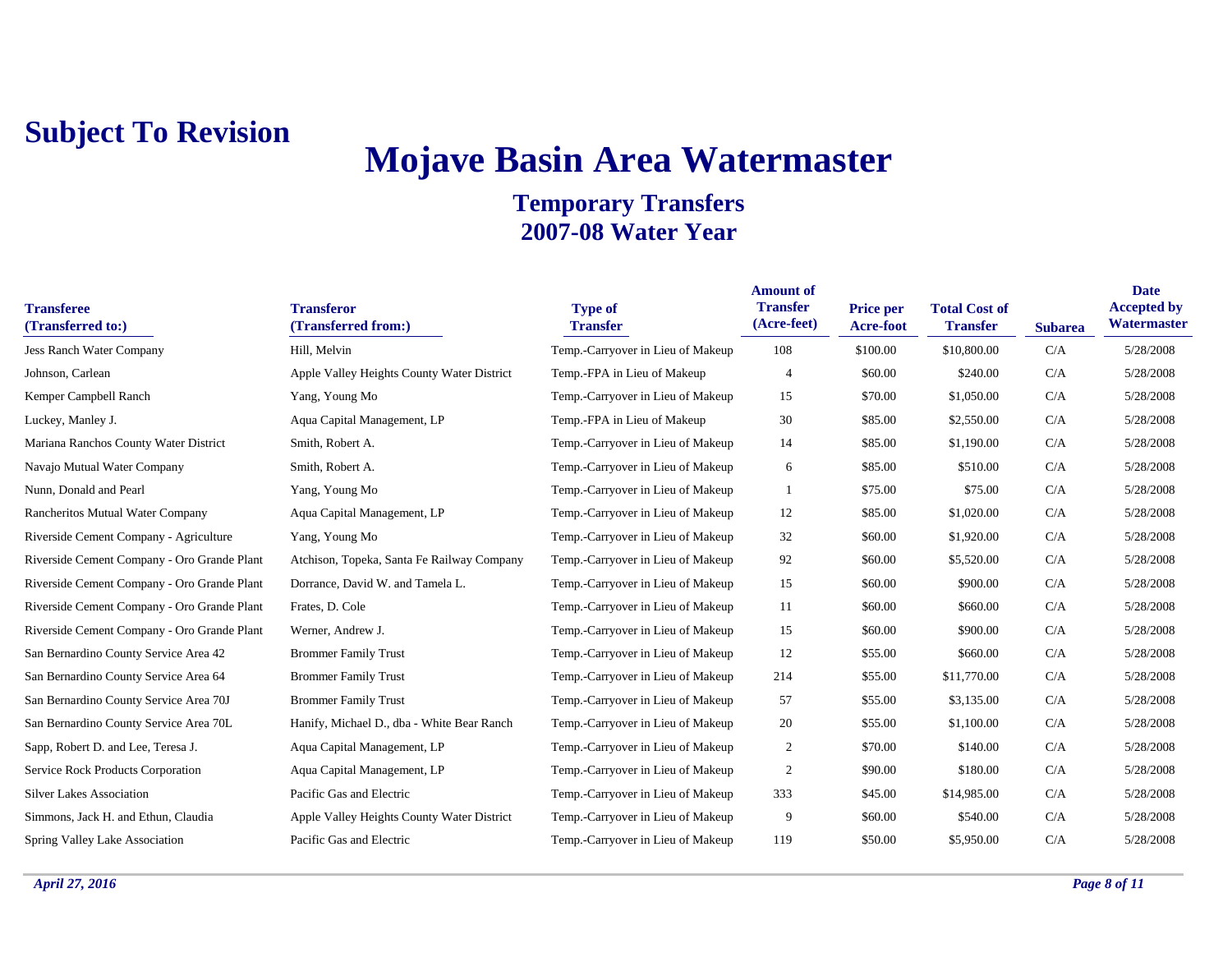# **Mojave Basin Area Watermaster**

| <b>Transferee</b><br>(Transferred to:)   | <b>Transferor</b><br>(Transferred from:)   | <b>Type of</b><br><b>Transfer</b>      | <b>Amount of</b><br><b>Transfer</b><br>(Acre-feet) | Price per<br><b>Acre-foot</b> | <b>Total Cost of</b><br><b>Transfer</b> | <b>Subarea</b> | <b>Date</b><br><b>Accepted by</b><br>Watermaster |
|------------------------------------------|--------------------------------------------|----------------------------------------|----------------------------------------------------|-------------------------------|-----------------------------------------|----------------|--------------------------------------------------|
| Spring Valley Lake Association           | Yang, Young Mo                             | Temp.-Carryover in Lieu of Makeup      | 52                                                 | \$55.00                       | \$2,860.00                              | C/A            | 5/28/2008                                        |
| Spring Valley Lake Country Club          | Pacific Gas and Electric                   | Temp.-Carryover in Lieu of Makeup      | 55                                                 | \$50.00                       | \$2,750.00                              | C/A            | 5/28/2008                                        |
| Thrasher, Gary                           | Pacific Gas and Electric                   | Temp.-Carryover in Lieu of Makeup      | $\overline{4}$                                     | \$60.00                       | \$240.00                                | C/A            | 5/28/2008                                        |
| Thrasher, Gary                           | Rees, Michael J. and Sue A                 | Temp.-Carryover in Lieu of Makeup      | 5                                                  | \$50.00                       | \$250.00                                | C/A            | 5/28/2008                                        |
| Thunderbird County Water District        | Soppeland, Wayne                           | Temp.-Carryover in Lieu of Makeup      | 7                                                  | \$85.00                       | \$595.00                                | C/A            | 5/28/2008                                        |
| Van Berg, Jack C.                        | Golden State Water Company                 | Temp.-Carryover in Lieu of Makeup      | $\overline{4}$                                     | \$50.00                       | \$200.00                                | C/A            | 5/28/2008                                        |
| Victor Valley Community College District | Hanify, Michael D., dba - White Bear Ranch | Temp.-Carryover in Lieu of Makeup      | 14                                                 | \$60.00                       | \$840.00                                | C/A            | 5/28/2008                                        |
| Victorville Water District, ID#1         | Aqua Capital Management, LP                | Temp.-FPA in Lieu of Makeup            | 321                                                | \$90.00                       | \$28,890.00                             | C/A            | 5/28/2008                                        |
| Victorville Water District, ID#1         | Aqua Capital Management, LP                | Temp.-Carryover in Lieu of Makeup      | 264                                                | \$90.00                       | \$23,760.00                             | C/A            | 5/28/2008                                        |
| Victorville Water District, ID#1         | Victorville Water District, ID#1           | Temp.-Carryover in Lieu of Makeup      | 637                                                | \$0.00                        | \$0.00                                  | C/A            | 5/28/2008                                        |
| Victorville Water District, ID#2         | Aqua Capital Management, LP                | Temp.-Carryover in Lieu of Makeup      | 164                                                | \$90.00                       | \$14,760.00                             | C/A            | 5/28/2008                                        |
|                                          |                                            | $C/A$ Subtotal $(55)$                  | 5,684                                              |                               | \$367,750.00                            |                |                                                  |
| Adelanto, City Of                        | Aqua Capital Management, LP                | Temp.-FPA                              | 400                                                | \$90.00                       | \$36,000.00                             | Centro         | 5/28/2008                                        |
| Aqua Capital Management, LP              | Adelanto, City Of                          | Temp.-Carryover FPA                    | 112                                                | \$100.00                      | \$11,200.00                             | Centro         | 5/28/2008                                        |
| Aqua Capital Management, LP              | Service Rock Products Corporation          | Temp.-FPA                              | 125                                                | \$90.00                       | \$11,250.00                             | Centro         | 5/28/2008                                        |
| Aqua Capital Management, LP              | Sexton, Rodney A. and Sexton, Derek R.     | Temp.-Carryover FPA                    | 8                                                  | \$50.00                       | \$400.00                                | Centro         | 5/28/2008                                        |
| Aqua Capital Management, LP              | Sexton, Rodney A. and Sexton, Derek R.     | Temp.-FPA                              | 13                                                 | \$50.00                       | \$650.00                                | Centro         | 5/28/2008                                        |
| Bar-Len Mutual Water Company             | Soppeland, Wayne                           | Temp.-Carryover in Lieu of Replacement | 2                                                  | \$85.00                       | \$170.00                                | Centro         | 5/28/2008                                        |
| Service Rock Products Corporation        | Aqua Capital Management, LP                | Temp.-Carryover in Lieu of Replacement | 123                                                | \$90.00                       | \$11,070.00                             | Centro         | 5/28/2008                                        |
|                                          |                                            | Centro Subtotal (7)                    | 783                                                |                               | \$70,740.00                             |                |                                                  |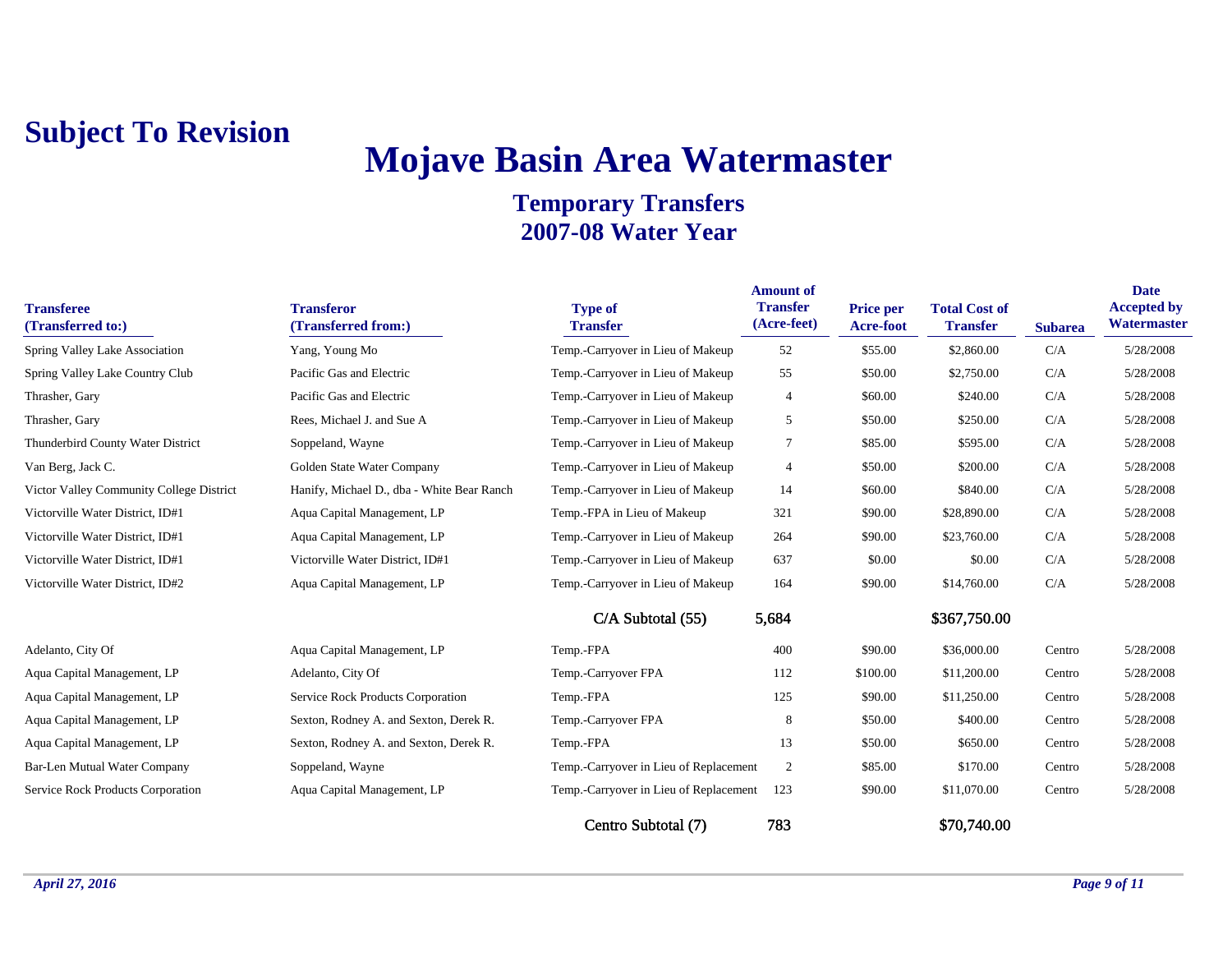## **Mojave Basin Area Watermaster**

| <b>Transferee</b><br>(Transferred to:) | <b>Transferor</b><br>(Transferred from:) | <b>Type of</b><br><b>Transfer</b>          | <b>Amount of</b><br><b>Transfer</b><br>(Acre-feet) | Price per<br>Acre-foot | <b>Total Cost of</b><br><b>Transfer</b> | <b>Subarea</b> | <b>Date</b><br><b>Accepted by</b><br>Watermaster |
|----------------------------------------|------------------------------------------|--------------------------------------------|----------------------------------------------------|------------------------|-----------------------------------------|----------------|--------------------------------------------------|
| Desert Dawn Mutual Water Company       | Gabrych, Eugene                          | Temp.-Carryover FPA                        | 11                                                 | \$40.00                | \$440.00                                | Este           | 5/28/2008                                        |
| Desert Dawn Mutual Water Company       | Gabrych, Eugene                          | Temp.-Carryover in Lieu of Replacement     | 10                                                 | \$40.00                | \$400.00                                | Este           | 5/28/2008                                        |
| Golden State Water Company             | Gabrych, Eugene                          | Temp.-Carryover in Lieu of Replacement     | 25                                                 | \$40.00                | \$1,000.00                              | Este           | 5/28/2008                                        |
| Golden State Water Company             | Gabrych, Eugene                          | Temp.-Carryover FPA                        | 143                                                | \$40.00                | \$5,720.00                              | Este           | 5/28/2008                                        |
| Jubilee Mutual Water Company           | Gabrych, Eugene                          | Temp.-Carryover FPA                        | 90                                                 | \$40.00                | \$3,600.00                              | Este           | 5/28/2008                                        |
| Juniper Riviera County Water District  | Gabrych, Eugene                          | Temp.-Carryover FPA                        | 29                                                 | \$40.00                | \$1,160.00                              | Este           | 5/28/2008                                        |
| Juniper Riviera County Water District  | Gabrych, Eugene                          | Temp.-Carryover in Lieu of Replacement     | 14                                                 | \$40.00                | \$560.00                                | Este           | 5/28/2008                                        |
| Lucerne Vista Mutual Water Company     | Gabrych, Eugene                          | Temp.-Carryover FPA                        | 16                                                 | \$40.00                | \$640.00                                | Este           | 5/28/2008                                        |
| Lucerne Vista Mutual Water Company     | Gabrych, Eugene                          | Temp.-Carryover in Lieu of Replacement     | 11                                                 | \$40.00                | \$440.00                                | Este           | 5/28/2008                                        |
| Reed, Mike                             | Gabrych, Eugene                          | Temp.-Carryover in Lieu of Replacement     | 23                                                 | \$40.00                | \$920.00                                | Este           | 5/28/2008                                        |
| Reed, Mike                             | Gabrych, Eugene                          | Temp.-Carryover FPA                        | 46                                                 | \$40.00                | \$1,840.00                              | Este           | 5/28/2008                                        |
| Robertson's Ready Mix                  | Mitsubishi Cement Corporation            | Temp.-Carryover in Lieu of Replacement     | 158                                                | \$75.00                | \$11,850.00                             | Este           | 5/28/2008                                        |
| San Bernardino County Service Area 29  | Bell, Chuck                              | Temp.-Carryover in Lieu of Replacement     | 28                                                 | \$0.00                 | \$0.00                                  | Este           | 5/28/2008                                        |
| Weiser, Sidney and Raquel              | Gabrych, Eugene                          | Temp.-Carryover FPA                        | 70                                                 | \$40.00                | \$2,800.00                              | Este           | 5/28/2008                                        |
| Weiser, Sidney and Raquel              | Gabrych, Eugene                          | Temp.-Carryover in Lieu of Replacement     | 35                                                 | \$40.00                | \$1,400.00                              | Este           | 5/28/2008                                        |
|                                        |                                          | Este Subtotal (15)                         | 709                                                |                        | \$32,770.00                             |                |                                                  |
| San Bernardino County Service Area 70L | Aerochem, Inc.                           | Temp.-Carryover in Lieu of Replacement 515 |                                                    | \$80.00                | \$41,200.00                             | Oeste          | 5/28/2008                                        |
| San Bernardino County Service Area 70L | Davis Family Trust                       | Temp.-Carryover in Lieu of Replacement     | 15                                                 | \$80.00                | \$1,200.00                              | Oeste          | 5/28/2008                                        |
| San Bernardino County Service Area 70L | Hettinga, Hein and Ellen                 | Temp.-Carryover in Lieu of Replacement     | 724                                                | \$80.00                | \$57,920.00                             | Oeste          | 5/28/2008                                        |
| San Bernardino County Service Area 70L | Van Dam, Craig                           | Temp.-Carryover in Lieu of Replacement     | 728                                                | \$80.00                | \$58,240.00                             | Oeste          | 5/28/2008                                        |
|                                        |                                          | Oeste Subtotal (4)                         | 1,982                                              |                        | \$158,560.00                            |                |                                                  |